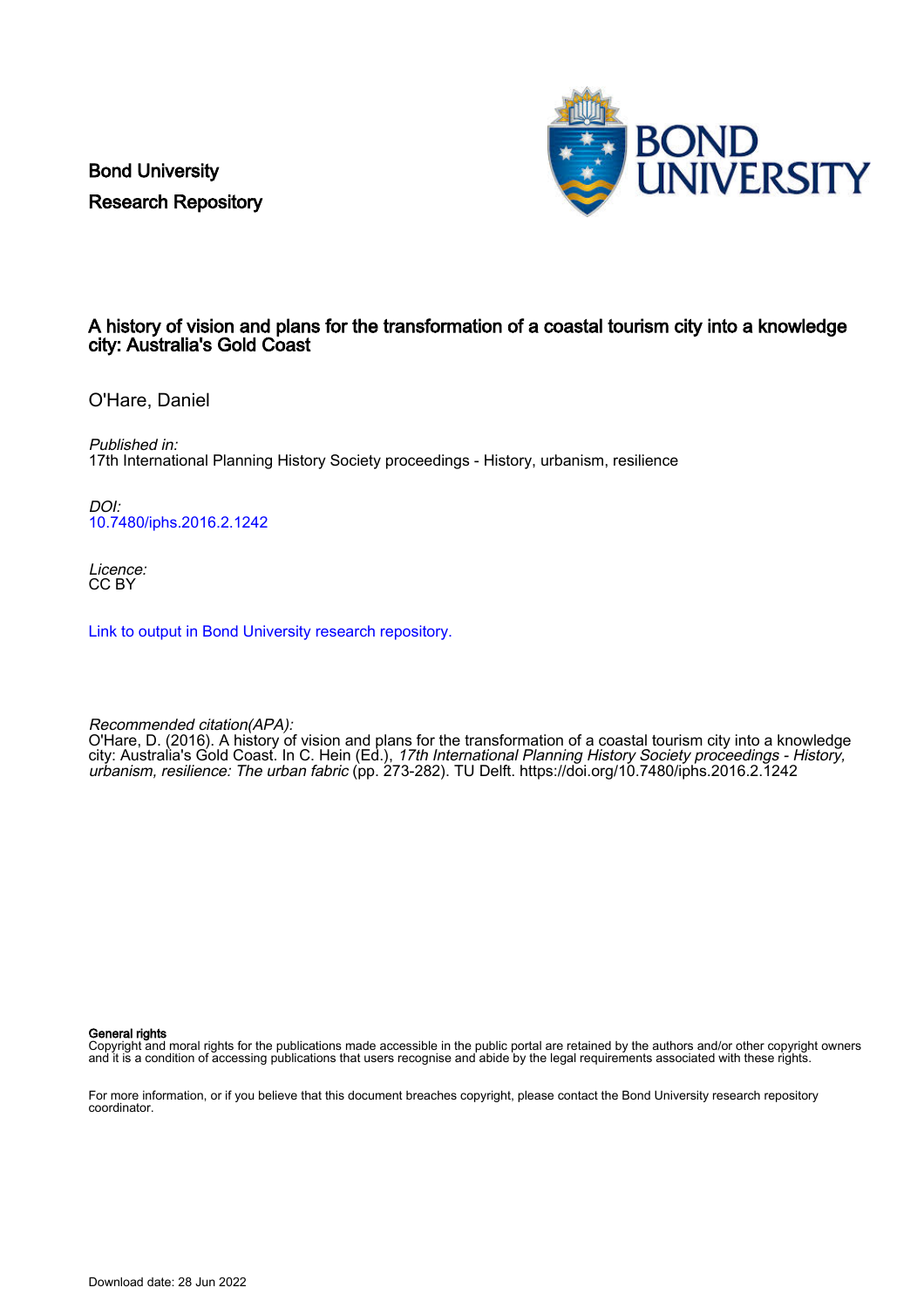# **A HISTORY OF VISIONS AND PLANS FOR THE TRANSFORMATION OF A COASTAL TOURISM CITY INTO A KNOWLEDGE CITY: AUSTRALIA'S GOLD COAST**

### **Daniel O'Hare**

 *Bond University*

Many coastal mass tourism centres have attempted to reinvent themselves as they have grown from informal coastal towns into large cities. Lifestyle migration boosts urban growth as these cities become home to 'permanent tourists' attracted by the characteristics that attract tourism. Australia's best known resort, the Queensland Gold Coast, provides a case study of a resort region experiencing similar transformations to those noted in Honolulu, Miami and Sitges, Spain. These cities have pursued broader socioeconomic resilience rather than the common strategy of simply expanding or improving their tourism appeal. Using literature review and documentary research, this paper traces how ideas of a 'knowledge city' have featured in Gold Coast planning history since the 1980s, through proposals including an 'innovation corridor', 'research triangle', a designated knowledge precinct and the development of universities and hospitals under plans and strategies for economic development. Although implementation has been sporadic, the case study demonstrates a continuity in narrative that has shaped outcomes towards the desired 'knowledge city', thereby creating a more cohesive urban structure integrating knowledge nodes, town centres and urban transport infrastructure investments. This case study will add knowledge to inform planners grappling with the transformation of similar coastal tourism areas into significant cities.

### **Keywords**

knowledge based urban development (KBUD), Gold Coast, coastal tourism city, knowledge city, health and knowledge precincts.

### **How to Cite**

O'Hare, Daniel. "A history of visions and plans for the transformation of a coastal tourism city into a knowledge city: Australia's Gold Coast". In Carola Hein (ed.) *International Planning History Society Proceedings*, 17th IPHS Conference, History-Urbanism-Resilience, TU Delft 17-21 July 2016, V.02 p.273, TU Delft Open, 2016.

DOI: http://dx.doi.org/10.7480/iphs.2016.2.1242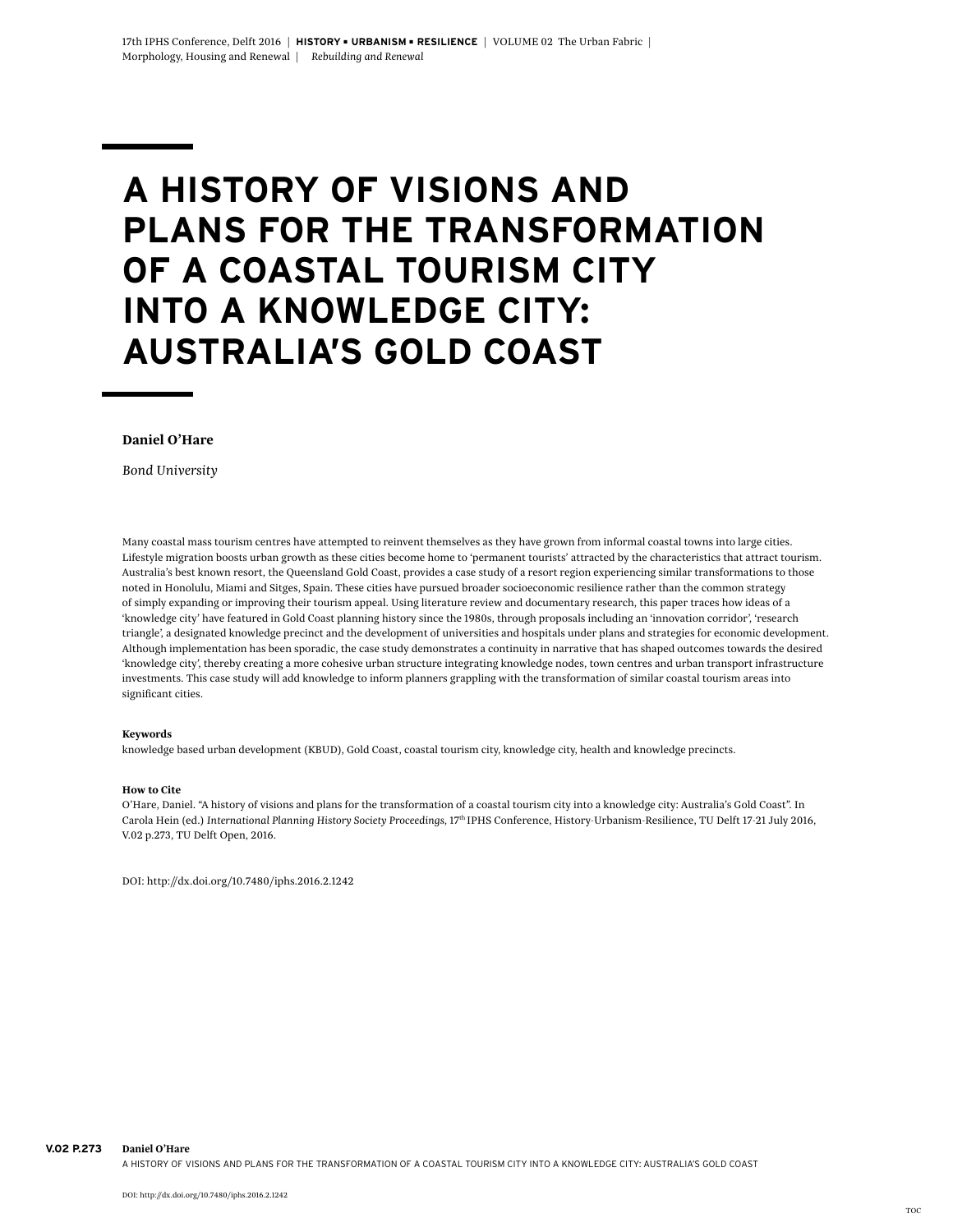### **INTRODUCTION**

The Gold Coast in Queensland, Australia, is a city of almost 600,000 people that has emerged from the amalgamation and rapid growth of a series of coastal resort areas and rural towns founded in the late nineteenth century1 . The city became Australia's best known coastal tourism resort area after World War Two, pursuing similar paths of amplification and diversification of its tourism offer to those implemented in international coastal mass tourism resorts, such as the addition of theme parks and events<sup>2</sup>. It has grown to become the nation's sixth largest city in its own right, as well as merging with the expanding city region of South East Queensland around the state capital of Brisbane. Since at least the 1980s, the growth of the Gold Coast resident population has been accompanied by calls for greater economic resilience through the widening of the economic base of this tourism and lifestyle based city.

Using literature review and documentary research, this paper traces how ideas of a 'knowledge city' have featured in the city's development narrative and planning history since the 1980s, through public and private sector proposals including an 'innovation corridor', a designated health and knowledge precinct, a 'research triangle', and the development of universities, hospitals and research precincts under state and local government plans and strategies for economic development, city culture and transport.

The analytical framework of the paper is to explore how ideas of knowledge based urban development (KBUD) have been developed and/or adopted in efforts to transition the Gold Coast from a narrow economic focus on tourism and construction to a more resilient and diversified economy. This paper thus seeks to investigate how KBUD ideas have been used to reposition the Gold Coast as a resilient coastal mass tourism city whose socioeconomic future and character will be broader than just being based on tourism. Definitions of KBUD are surprisingly elusive and tentative in the literature, though the best attempts are made by Yigitcanlar, who notes that innovative cities were beginning to adopt KBUD by 2005 as "a development strategy tool for enhancing the competitiveness of cities within the context of expanding [the] knowledge-based economy and society, and forming prosperous knowledge cities"3 . The literature celebrates the knowledge economy as a source of prosperity and identity for knowledge cities and knowledge regions and these terms seem to be used interchangeably with 'creative cities' and 'creative regions'. The openness of definition is useful to the current investigation of how such ideas have been employed in the case of the transformation of the coastal mass tourism city of Gold Coast.

### **MATURE COASTAL MASS TOURISM CITIES IN TRANSITION**

Internationally, many centres of coastal mass tourism have experienced a need to diversify in order to remain economically sustainable. Much of the literature to date has dealt with how such centres diversify in terms of their tourism product, for example appealing to different markets by introducing new tourist attractions, or meeting the challenge of adapting to climate change<sup>4</sup>. Well-known coastal resort towns have found it necessary to redefine and reimage themselves as they have grown from informal coastal towns into larger cities and city regions. For example, Miami and Honolulu have grown into major cities in which tourism is just one element of the economic and social life of a city region. Similarly, the resort town of Sitges, on the Costa Brava, has become part of the broader metropolitan region supporting Barcelona as the Catalan capital5 . Lifestyle migration boosts the urban growth of these expanding cities as they become home to 'permanent tourists' attracted by similar destination characteristics to those that attract regular tourists on holidays.

There has been considerable research interest in how tourism has been introduced into pre-existing coastal cities whose traditional economic base was declining - as in many Greek coastal ports and industrial cities<sup>6</sup> and fishing villages of the Mediterranean and other coastal zones throughout the world. There has been less academic research on those coastal settlements that have grown into cities based on tourism and then sought to diversify

**V.02 p.274 Daniel O'Hare**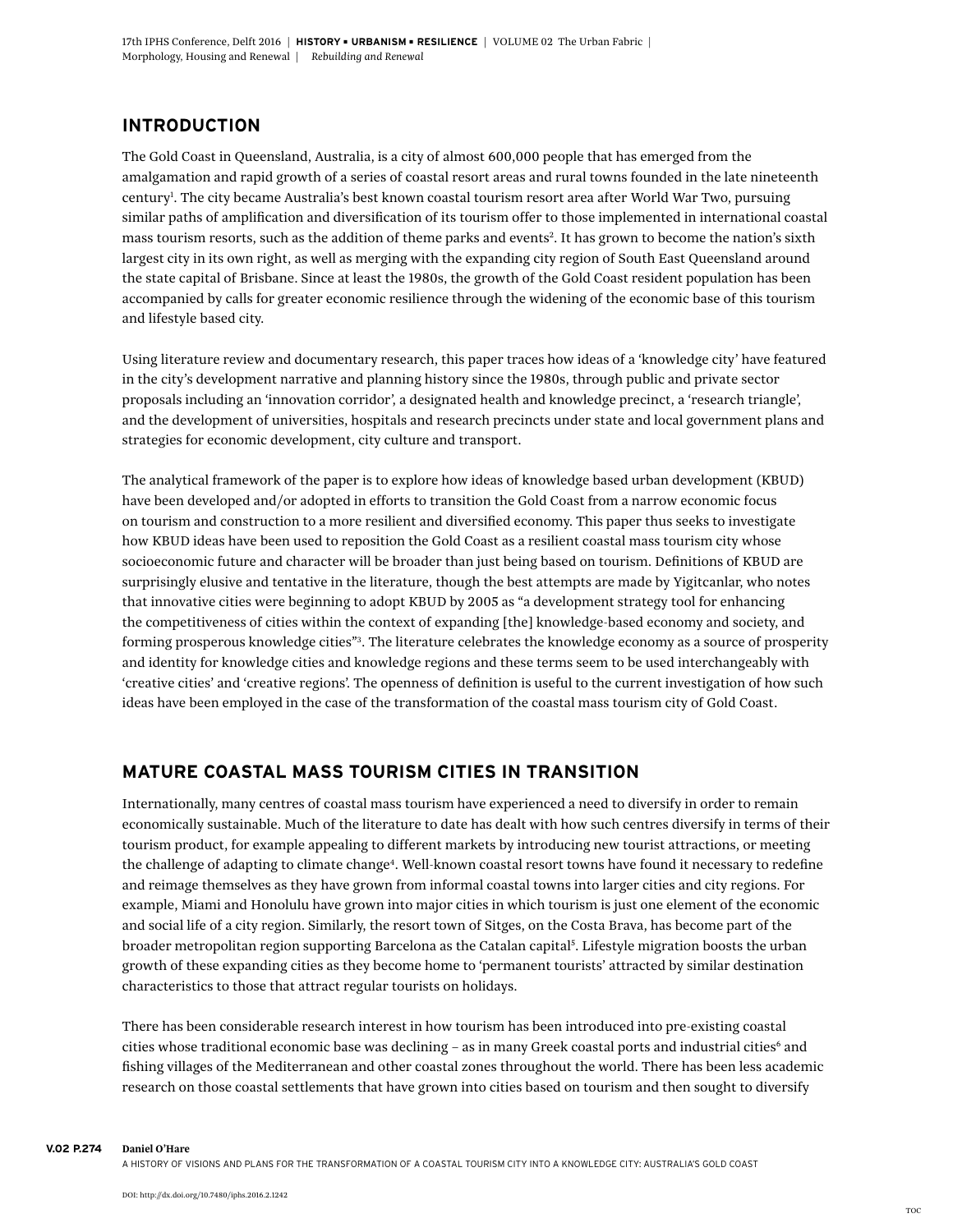their economies beyond tourism and construction in the interests of long-term economic and social resilience – though Miami was noted as having transformed from tourist resort to 'real' city with 'global city' characteristics as early as the 1980s7 . Consideration of life-cycle models of mature coastal tourism resorts, such as Butler's 1980 Tourist Area Life Cycle Model, seems to continue the focus on tourism rather than on more diverse socioeconomic futures for these cities<sup>8</sup>. Baum's proposed mature stage of "reinvention", with the option of a coastal resort city "taking the exit route" from tourism dependency, remains a rare exception<sup>9</sup>. Its implications of tourism decline and total economic transformation have little relevance to the current case study or to the international examples mentioned above.

More recently, claims have been made that international coastal mass tourism destinations have great potential to generate "creative capital" and thereby become cities of innovation<sup>10</sup>. The current paper presents an Australian case study of a growing coastal tourism city seeking to transition to a more sustainable economy based on KBUD to underpin the tourism and lifestyle migration that spurred its rapid growth in the past half-century.

# **EMERGING VISIONS OF THE GOLD COAST AS A KNOWLEDGE CITY IN THE 1980S: THE BIRTH OF THE FIRST UNIVERSITY AND RESEARCH PARK, AND AN ABORTED TECHNOPOLIS**

The idea of injecting knowledge into the city's economy underpinned intense lobbying for the establishment of a university on the Gold Coast. In a country with no tradition of private universities, and lack of government interest in establishing a public university on the Gold Coast at that time, Australia's first private university, Bond University was founded in 1989 with initial funding by entrepreneur Alan Bond and the Japanese investor, EIE. A 'technology park' was designated immediately adjacent to Bond University and the first 'technology park' premises were established and privately let to technology entrepreneurs<sup>11</sup>. The Bond University research park bore similarities to ideas of technology parks and office parks that were current in the United States<sup>12</sup> and emerging in Australia in the 1980s (for example the area adjoining Sydney's Macquarie University). The Bond University technology park provided lettable space for start-up research firms in close association with the university and with residential accommodation for students, researchers and other technology workers rather than fully replicating the single-use, isolated office park model.

Property development consultant Brian Orr had raised the idea of founding Australia's first private university on the Gold Coast in 1976<sup>13</sup>, but it was another decade until the idea gained wider support, most significantly from the nationally known entrepreneur Alan Bond, who had been unsuccessful in a 1970s bid to establish a private university as part of his new urban development, Yanchep Sun City in Western Australia. In 1984, Albert Shire Council14 advertised for community support for a local public university, and key advocates of the eventual private Bond University became active community lobbyists for a university. The community lobbying coalesced with Orr's preparation of a Bond University of Applied Technology proposal in 1986, and widened to gain government support leading to the opening of Bond University in 1989. From the outset, it was intended that the university be developed in conjunction with an industrial park, hospital and joint research facilities – in other words, a knowledge precinct rather than an isolated university campus.

Progress towards the opening of Bond University was breathtakingly rapid. The Queensland Premier announced the state government's support for the university in 1986, and the university opened in 1989 following the formation of a legal entity by the founding partners, the securing of finance, approval by three levels of government and the design and construction of the main campus buildings and the first stage of the technology park. The University was immediately beset by financial troubles in the 1990s recession, resulting in the undeveloped technology land eventually being sold to national developers, Delfin Lend Lease, who developed the transit oriented new neighbourhood of Varsity Lakes during the decade commencing in 1998, belatedly realising many of the originally intended knowledge precinct benefits. Figure 1 provides an aerial view of Bond University and Varsity Lakes.

**V.02 p.275 Daniel O'Hare**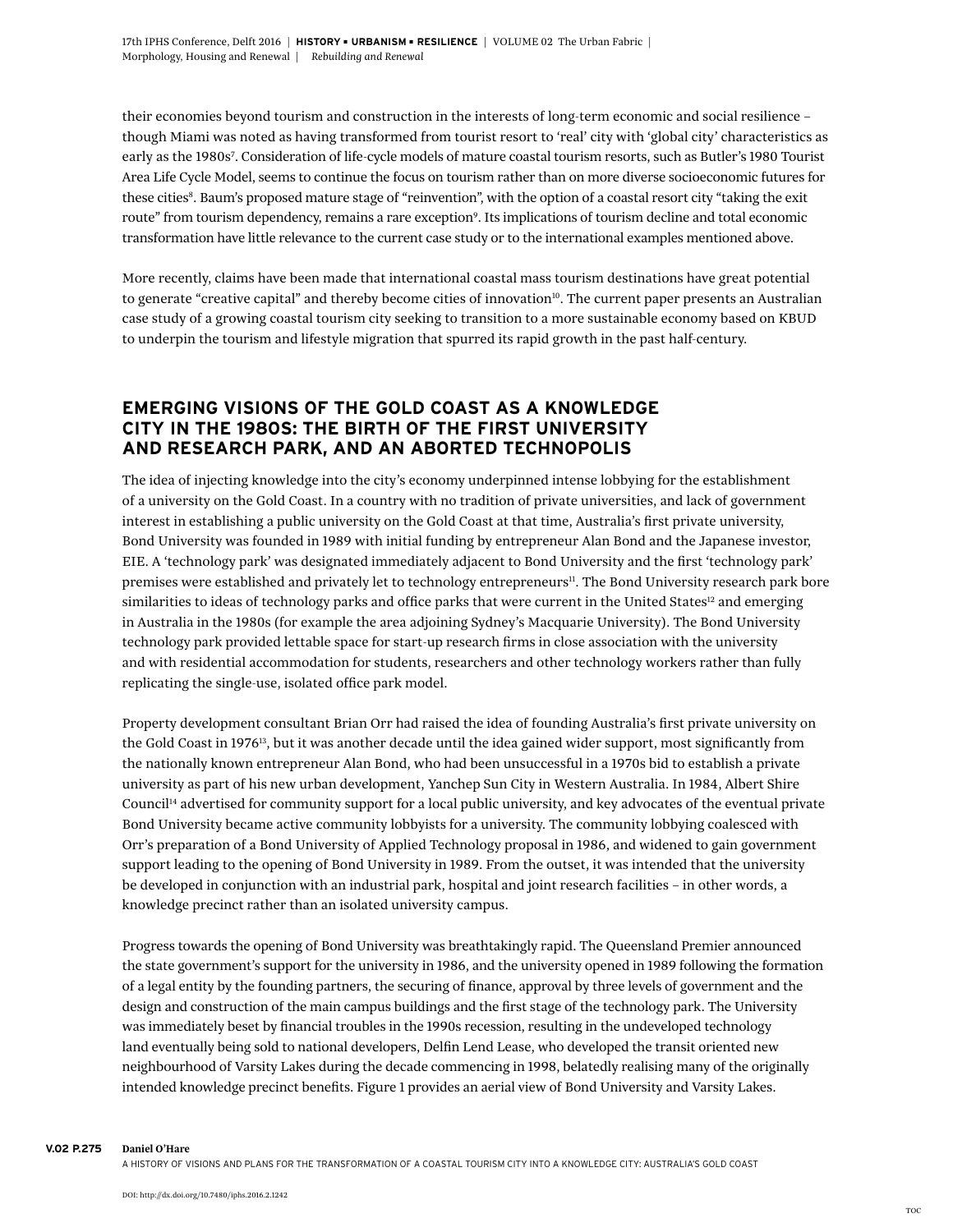Another early formal occurrence of the idea of a knowledge city on the Gold Coast was an aborted concept for a "Multifunction Polis" (MFP) on the northern Gold Coast in the period 1987-1990 (Burchill 2005). A Gold Coast consortium of property developers joined with the local and state government in a bid lodged in response to a call by the Australian (Federal) Government for a new city to be funded by Japanese investment through Japan's Ministry of International Trade and Industy (MITI). The Queensland government put forward the consortium's plan for a "technopolis" on a 3200 hectare greenfields site at Coomera on the northern Gold Coast. The Gold Coast MFP proposal was the most northerly node of a contemporaneous five-node knowledge corridor proposal for the developing 70 kilometre linear city, formulated by the Gold Coast 2020 Syndicate, a collaboration between local government representatives, universities, business and development associations and interested citizens.15 This five-node knowledge corridor was clearly a precursor to the 1990s Pacific Innovation Corridor strategy discussed below.

The federal government rejected the Gold Coast MFP proposal in favour of one from the South Australian government located in Adelaide's outer northern suburbs. There are allegations of federal government "prejudice about Gold Coast land owners and developers" with its reputation as the domain of "the white shoe brigade"<sup>16</sup>, but this complaint overlooks the structural economic challenges facing South Australia's manufacturing sector as a result of globalisation. With the decline of the Japanese economy in the early 1990s, together with a major economic recession in Australia at that time, the Adelaide proposal was ultimately watered down into a smaller 'knowledge precinct' around a new campus of the University of South Australia at Mawson Lakes – ironically developed in the decade around 2000 by the same developer as Varsity Lakes.

The first *public* university on the Gold Coast was established as a campus of the Brisbane-based Griffith University in 1990. For many years, this campus remained as an isolated single-purpose destination inland from the declining traditional administrative centre of Southport, until the formation of the Gold Coast Health and Knowledge Precinct described below.

It is significant that these early visions and plans for knowledge development in the Gold Coast were emerging when the city's population was growing rapidly from about 162,000 at the 1981 census to 270,000 by the 1991 census17 (and which had doubled by the 2011 census).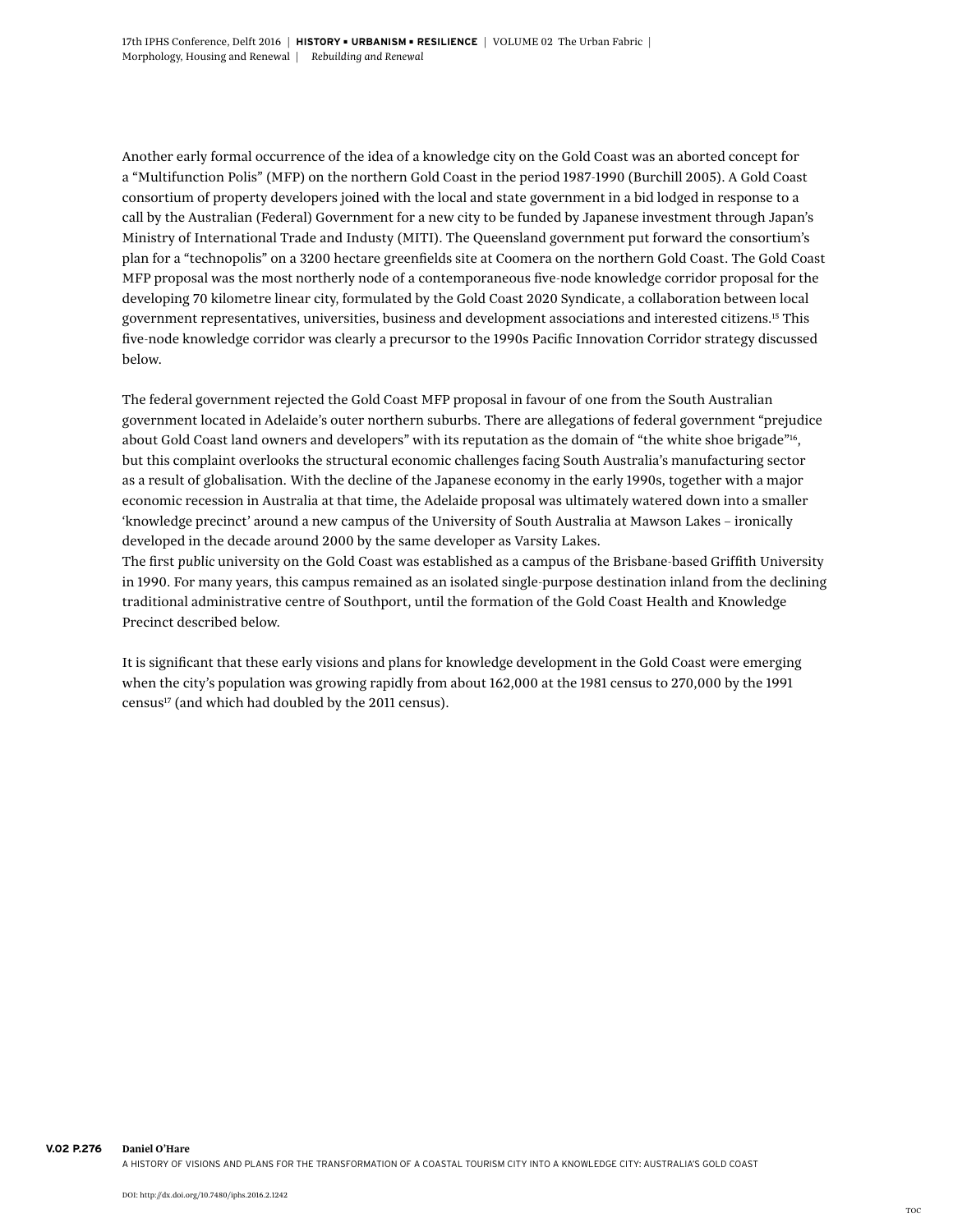17th IPHS Conference, Delft 2016 <sup>|</sup> **HISTORY** - **URBANISM** - **RESILIENCE** <sup>|</sup> Volume 02 The Urban Fabric | Morphology, Housing and Renewal | *Rebuilding and Renewal*





FIGURE 1 Bond University and Varsity Lakes FIGURE 2 Pacific Innovation Corridor (PIC)

# **INTO THE TWENTY-FIRST CENTURY: CONCEPTUALISING AND IMPLEMENTING A SMART STATE, INNOVATION CORRIDOR AND RESEARCH TRIANGLE**

The Queensland Government introduced a 'Smart State' policy via a series of policy documents between 1998 and 200518, aimed at transitioning the state towards a knowledge economy. The Smart State suite of initiatives took on an urban and regional expression with support for the "development of technology incubators, parks and precincts"19 20.

In parallel with the Smart State strategy, in 1998 Gold Coast business leaders drew on the knowledge developed in the MFP proposal, and joined with academics and State Government regional directors in a group to promote a Pacific Innovation Corridor (PIC) on the Gold Coast, expanding on the five-node knowledge corridor mentioned above<sup>21</sup>. The PIC became Council policy in its 2003 Economic Development Strategy, and was incorporated into the Gold Coast Planning Scheme 2003 (see Figure 2). The corridor designation sought to build on nascent strengths by grouping creative industries, innovative businesses and health and knowledge infrastructure in ten clusters spread along the two main north-south transport corridors serviced by the Pacific Highway, Gold Coast Highway, Gold Coast Railway and future public transport extension routes. While some claim a major benefit of the PIC was to expedite ICT investment along the corridor by government and private industry, the PIC was also criticised for failing to generate any significant knowledge industry outcomes<sup>22</sup>. The following initiative, the Gold Coast Health and Knowledge Precinct, constitutes an important element of the implementation of the PIC and counters the early criticism in relation to the key Southport knowledge node.

In the early 2000s, the Queensland government and Gold Coast City Council announced plans to consolidate health and knowledge infrastructure around the formerly stand-alone campus of Griffith University. Plans for the 200 hectare Gold Coast Health and Knowledge Precinct (GCHKP) co-locate Griffith University, the new Gold Coast University Hospital (opened 2013)<sup>23</sup>, a private hospital (opened 2016), a selective health science-oriented senior

**V.02 p.277 Daniel O'Hare**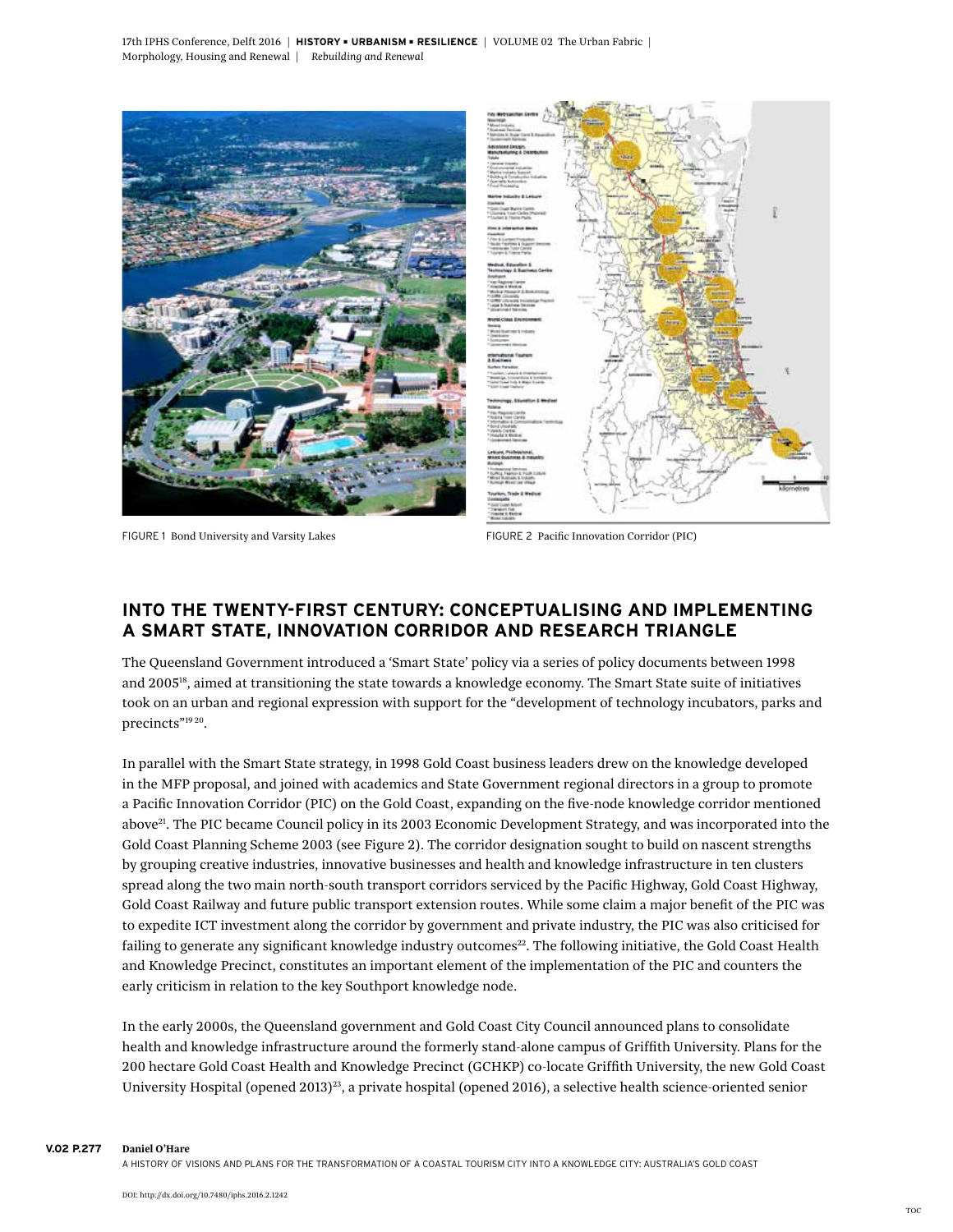public high school (opened 2008), various research institutes, a mixed-use residential community for health and knowledge workers (opening 2018), and the first stage of the Gold Coast Light Rail (opened 2014)<sup>24</sup>.

Realisation of the vision and plans for a GCHKP has been able to be expedited through the development of the mixed use residential precinct initially as the Commonwealth Games Village for the 2018 Commonwealth Games which are to be hosted in the city. 1252 apartments and townhouses are currently being privately developed for this purpose on seven hectares, with an adjacent seven hectares of open space (Figure 3). After the Games, the site will play a key role in the Knowledge Precinct when it will provide business premises, research facilities, interaction spaces and housing for knowledge workers<sup>25</sup>.

Researchers have drawn attention to a tendency in the boosterist rhetoric of Gold Coast City Council and the Queensland government to highlight only the GCHKP around the biggest local university and hospital, rather than recognising the broader research "network" or 'triangle' based around three groupings of universities, hospitals and adjacent town centres within the coastal sprawl of the Gold Coast<sup>26</sup>. This deficiency was soon to be addressed to some extent in collaborative planning by the City of Gold Coast and local business leaders.

In 2013, the City of Gold Coast released an updated *Economic Development Strategy 2013-2023.* The new strategy sought to "bring back the 'have a go' spirit" that underpinned earlier decades of Gold Coast development, and which resulted in achievements such as the rapid establishment of Bond University in the 1980s<sup>27</sup>. The clarity and boldness of the PIC is not continued into the 2013 Economic Development Strategy, although elements of it are carried through and/or rebadged – notably the advanced design, manufacturing and distribution hub at Yatala in the north, the GCHKP at Southport, and the tourism trade hub around the Gold Coast Airport at Coolangatta in the south. The GCHKP is identified as a signature project, "a globally competitive precinct driving knowledge, innovation and commercialisation"28. A "university research triangle" is identified in the strategy, with the GCHKP around Griffith University at the northern corner, Bond University at the central corner, and Southern Cross University at the third, southern corner at Gold Coast Airport. The inclusion of the research triangle nominally addresses earlier criticism of the focus on a single knowledge precinct (GCHKP) when the Gold Coast has two other potentially significant health and knowledge clusters<sup>29</sup>. While this lack of balance, and lack of detailed strategies for two corners of the university research triangle is disappointing, the concept has been incorporated in City Plan 2015 with a greater level of detail. For example, under the Strategic Intent of "Globally Competitive Economy", the Plan "will protect existing business and economic areas and provide capacity for expansion and growth of business and economic development and investment into the city by [among other things] promoting and facilitating knowledge, innovation and commercialisation activities in the city's Research Triangle, including Griffith University/Gold Coast Health and Knowledge Precinct, Bond University/Varsity Central and the Southern Cross University/Gold Coast Airport"30. Specific outcomes for "making modern centres" are identified for the centres around which two of the three universities are located (Southport and Robina), and the plan recognises the importance of improved public transport, a significant cultural centre and high quality public open space to the achievement of the research related outcomes<sup>31</sup>.

The single GCHKP is an important first step, but if this sprawling polycentric city region is to truly diversify its economic base, identity and the opportunities available to residents, it will need to pursue the 'knowledge triangle' ideas to realise a network of knowledge nodes to create a cohesive and productive urban structure linking its three university campuses, several hospitals (both public and private), town centres and expanded public and active transport infrastructure.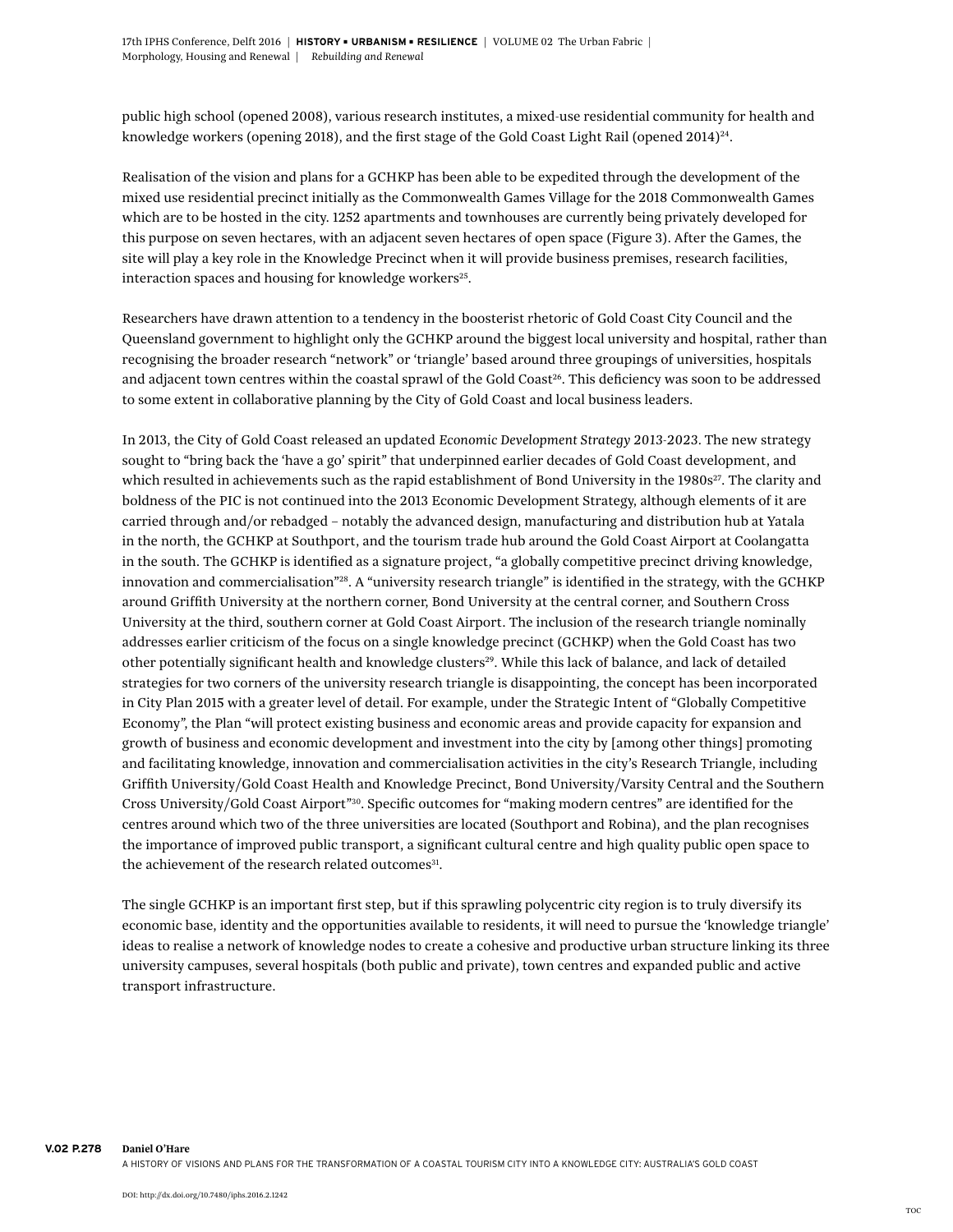

FIGURE 3 Gold Coast Health and Knowledge Precinct (GCHKP) under construction adjacent to Gold Coast University Hospital in 2016. The precinct will initially be used as the Commonwealth Games Village when the Gold Coast hosts the Games in 2018.

# **CONCLUSION: RECONCEPTUALISING THE GOLD COAST AS A KNOWLEDGE CITY**

The qualities that continue to attract tourists to the Gold Coast – the natural environment, beaches, subtropical climate, recreational opportunities and relaxed lifestyle – have attracted the major population growth of the past half century. Just as permanent residents have been attracted by these qualities, the availability of these qualities can be expected to add to the attractiveness of the Gold Coast's new knowledge precincts to knowledge workers.

This paper has shown that visions of the Gold Coast as a knowledge based city began to be formulated on a number of fronts in the 1980s, at a time when the current city of over half a million residents had a population of only around 200,000. Further planning and implementation for this new vision of the Gold Coast has proceeded at an uneven pace. Bond University, the first university on the Gold Coast, having been conceived only in 1986, opened as Australia's first private not for profit university in 1989. The speed of this achievement is an example of the "'have a go' spirit" that exemplified the Gold Coast during its post-war growth<sup>32</sup>. Elements of the adjacent Bond University 'technology park' opened simultaneously, but the 'knowledge based' and 'transit oriented' Varsity Lakes community took another decade to be planned and then progressively developed in the early 2000s. The delay, although financially painful for Bond University, enabled Varsity Lakes to take on a more integrated 'transit oriented development' form rather than the 1970s 'science park' ideas that informed its conception.

The Gold Coast's second university, a local campus of then Brisbane based Griffith University, quickly followed in 1980, reassuring the advocates of a more broadly based Gold Coast that their vision was a realistic one. It remained a stand-alone campus for thirty years until the creation of the surrounding Gold Coast Health and Knowledge Precinct incorporating major public and private hospitals and supportive urban development and public transport infrastructure. The challenge now is to develop the other corners of the 'research triangle' into significant knowledge nodes.

There has been continuity and persistence by the public and private sector advocates of a Gold Coast knowledge city and key foundations have now been established in this first generation of the idea. Together with the implementation of the first stages of an urban light rail network by 2014, after first being mentioned in planning

**V.02 p.279 Daniel O'Hare**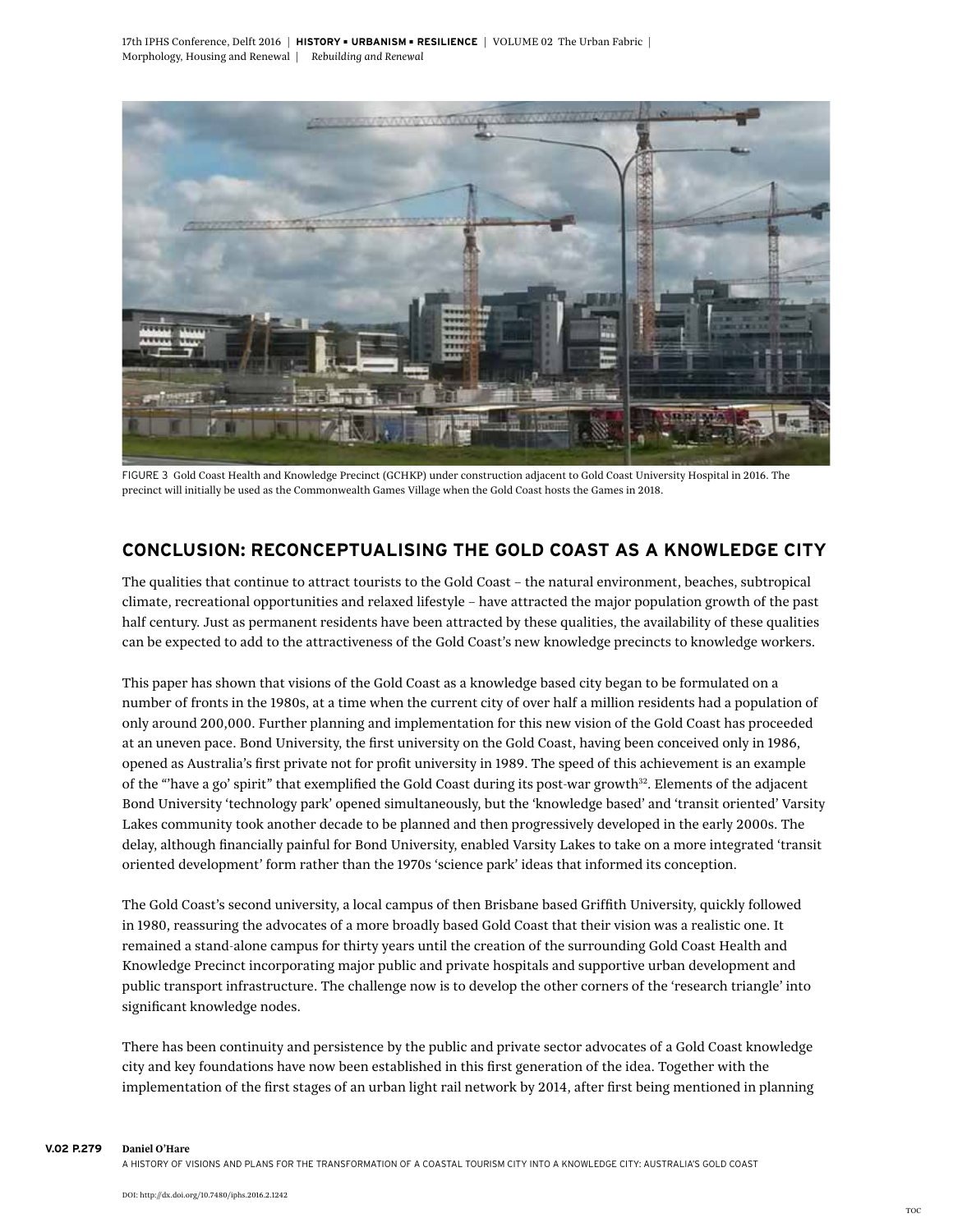documents only in 1998, these achievements show that the Gold Coast's reputation for bold innovation is indeed intact. This innovation culture has moved from showy developments and boosterist promotions to a more sophisticated level through the conception and implementation of these city building proposals.

Although implementation has been sporadic, the case study demonstrates a continuity in narrative that has shaped outcomes towards the desired 'knowledge city', thereby creating a more cohesive and resilient urban structure integrating knowledge nodes, town centres and urban transport infrastructure investments. This case study will add knowledge to inform planners grappling with the transformation of similar coastal tourism areas into significant cities and city regions. It is hoped that future research will include comparative international case studies of coastal mass tourism cities that broaden their socioeconomic resilience beyond tourism to include knowledge based urban development.

### **Disclosure statement**

The author is employed by Bond University as Associate Professor Urban Planning.

### **Notes on contributor**

Dr Daniel O'Hare is Associate Professor Urban Planning in the Faculty of Society and Design at Bond University. He holds a PhD and MA in Urban Design from Oxford Brookes University, UK, and a Bachelor of Town Planning (Hons, Medal) from UNSW Australia. Before coming to Bond, he coordinated the postgraduate Urban Design Program at QUT from 1993-2006. His main research interests are the transformation of coastal tourism areas into sustainable city regions; cultural landscape interpretation and management; and urban design for walkable cities.

### **Endnotes**

- 1 Bosman et al. 2016 provide a comprehensive picture of the urbanisation of this 'off the plan' city, showing how, for most of its history, Gold Coast planning has been private development-oriented and characterised by a strong laissez faire ethos.
- 2 cf Bramwell 2004; Ivars et al 2013
- 3 Yigitcanlar 2011: 389
- 4 Bramwell 2004; Agarwal and Shaw 2007; Jones and Phillips 2010
- 5 Campillo-Besses et al 2004
- 6 Economou and Vrassida 2005
- 7 Sassen and Portes 1993:473
- 8 eg Ivars et al. 2013
- 9 Baum 1998, in Butler 2011
- 10 Romero-Padilla et al. 2016
- 11 Cracknell 1994; Saunders 2014
- 12 Rowe 1991
- 13 Saunders 2014 is the source of information on the establishment of Bond University.
- 14 Albert Shire, covering the Gold Coast's inland areas, was amalgamated into Gold Coast City Council in 1994. Albert Shire's early interest in a university is noted in Saunders 2014.
- 15 Information here is from Burchill 2005. Research of local archives is necessary to establish exact dates and sequence of these early knowledge city ideas.
- 16 see Burchill 2005: 334
- 17 These census figures are cited in Saunders 2014 and Stimson and Minnery 1998 respectively.
- 18 Mort and Roan 2003; Couchman et al. 2008.
- 19 Queensland Innovation Council 2001
- 20 The first statutory *South East Queensland Regional Plan* (2005) for the region based around the state capital, Brisbane, aimed to "support existing and emerging clusters of science, innovation, and research and development" by designating 14 "knowledge hubs", including Griffith and Bond Universities in the City of Gold Coast (as cited in O'Hare et al 2012). These ideas were carried through in the updated *SEQRP 2009-2031* with greater recognition of the health component of the knowledge sector.
- 21 Burchill 2005
- 22 Burchill 2005 is positive while Couchman et al. 2008 are scathing in their (perhaps premature) criticism.
- 23 "Australia's first University-named hospital", according to the State Premier's media announcement of the opening of the new public hospital on 30 October 2013.
- 24 City of Gold Coast, Queensland Government and Griffith University (nd) GCHKP fact sheet.
- 25 Queensland Government Department of State Development, Commonwealth Games Village, accessed 5 April 2016 at http://www.statedevelopment.qld.gov.au/index.php/major-projects/venues/gold-coast-2018-commonwealth-games/1062-commonwealth-games-village,.

#### **V.02 p.280 Daniel O'Hare**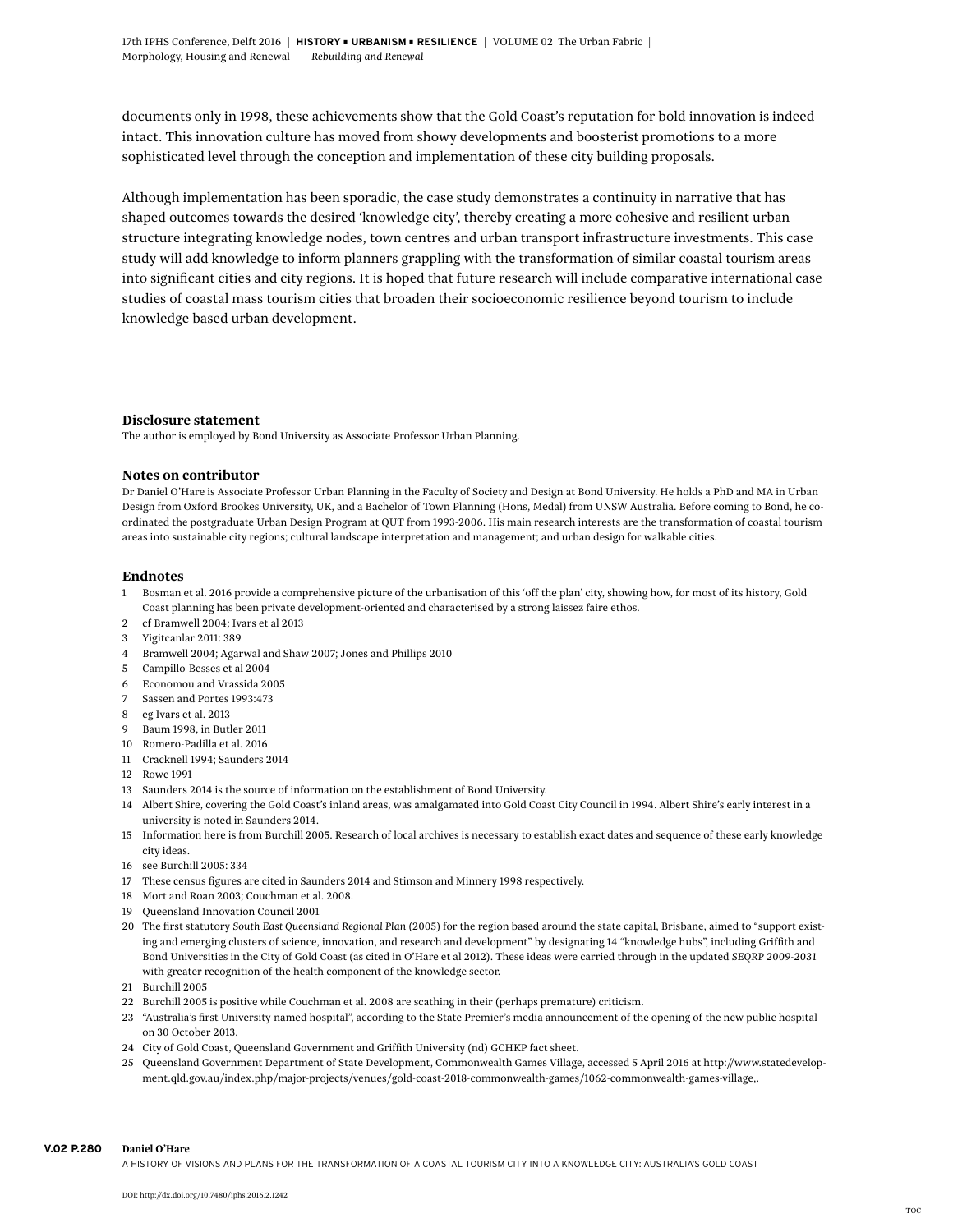- 26 O'Hare et al 2012
- 27 The decline of that spirit was a theme of lament in Burchill 2005.
- 28 Gold Coast Economic Development Strategy 2013-2023, p15.
- 29 O'Hare et al. 2012.
- 30 Gold Coast City Plan 2015 version 2, section 3.2.3.
- 31 This aspect of City Plan 2015 is in line with the arguments contained in the literature of creative cities and the knowledge economy.
- 32 The 'have a go' spirit behind the rapid urban growth of the Gold Coast is noted by Bosman et al. 2016, in *Off the Plan,* as a key aspect of the city's historically laissez faire approach to planning driven by the property development industry.

#### **Bibliography**

Agarwal, S and G Shaw (eds) 2007 *Managing Coastal Tourism Resorts: a global perspective.* Cleveden, UK and Buffalo, USA: Channel View Publications.

Bosman, C, A Dedekorkut-Howes and A Leach (eds) 2016 *Off the Plan: the urbanisation of the Gold Coast.* Clayton: CSIRO Publishing.

Bramwell, B (ed.) 2004 *Coastal Mass Tourism: diversification and sustainable development in southern Europe.* Bristol: Channel View Publications.

Burchill, G 2005 Passion, Power and Prejudice: a remarkable untold story of a magic city in the making. Gold Coast and Brisbane: Golden 12, Boolarong Press.

Butler, RW 2011 Tourism Area Life Cycle, *Contemporary Tourism Reviews*, Oxford: Goodfellow. Accessed 20 March 2016 at http://www.goodfellowpublishers.com/free\_files/fileTALC.pdf

Campillo-Besses, X, G Priestley and F Romagose, 2004, Using EMAS and Local Agenda 21 as tools towards sustainability: the case of a coastal Catalan resort, Ch.11 in *Bramwell (ed.) 2004*, 220-248.

City of Gold Coast, 2013, Gold Coast economic development strategy 2013-2023. Accessed 5 April 2016 at http://www.goldcoast.qld.gov.au/economic-development-strategy-8576.html

Couchman, P, I McLoughlin & D Charles (2008) Lost in translation? Building science and innovation city strategies in Australia and the UK, *Innovation*, 10(2-3), 211-223.

Cracknell, J., 1994, *Vision in Conflict: the founding of Australia's first private university, Bond University.* Camarillo, CA: Innova.

Economou D and M Vrassida 2005 Urban dynamics and networking in coastal cities: the case of tourism, in Land use and Water Management in a Sustainable Network Society: proceedings of the 45th Congress of the European Regional Science Association, Amsterdam.

Ivars i Baidal, J, I Rodriquez Sanchez and J Vera Rebollo 2013 The evolution of mass tourism destinations: new approaches beyond deterministic models in Benidorm (Spain), *Tourism Management* 34(2013):184-195

Jones, A and M Phillips (eds) 2010 *Disappearing Destinations: Climate Change and the Future Challenges for Coastal Tourism.* Wallingford: CABI Publishing.

Mort, GS and A Roan 2003 Smart State: Queensland in the Knowledge Economy. *Queensland Review*, Vol. 10, No. 1, May 2003: 11-28. ISSN: 1321-8166. Accessed 5 April 2016 at *http://search.informit.com.au.ezproxy.bond.edu.au/documentSummary;dn=800496171161168;res=IELLCC>*

O'Hare D, B Bajracharya and I Khanjanasthiti 2012 Transforming the tourist city into a knowledge and healthy city: reinventing Australia's Gold Coast, refereed proceedings, IFKAD-KCWS conference, Matera, Italy.

Queensland Innovation Council 2001 *Development of technology incubators, parks and precincts: a review and start-up guide for proponents*. Brisbane: Queensland Government.

Romero-Padilla, Y, E Navarro-Jurado and E Malvarez-Garcia 2016. The potential of international coastal mass tourism destinations to generate creative capital, Journal of Sustainable Tourism 24(4):574-593.

Rowe, P., 1991, *Making a Middle Landscape.* Cambridge, Mass.: MIT Press.

Sassen, S and A Portes 1993 Miami: A New Global City? *Contemporary Sociology* 22(4): 471-477.

Saunders, K 2014, *Bond University: the first 25 years.* Gold Coast: Bond University Publishing.

Stimson, R and J Minnery 1998 Why people move to the 'sun-belt': a study of long-distance migration to the Gold Coast, Australia, *Urban Studies* 35(2): 193-214.

Yigitcanlar, T 2011 Knowledge-based urban development redefined: from theory to practice knowledge-based development of cities. In Yigitcanlar, T & C Fachinelli (Eds*) Proceedings of the 4th Knowledge Cities World Summit*, The World Capital Institute and Ibero-American Community for Knowledge Systems, Bento Goncalves, Brazil, 389 -399.

### **Image sources**

Figure 1: Bond University, c2006 (with permission).

Figure 2: Gold Coast City Planning Scheme 2003 (amended 2009).

Figure 3: Daniel O'Hare, May 2016.